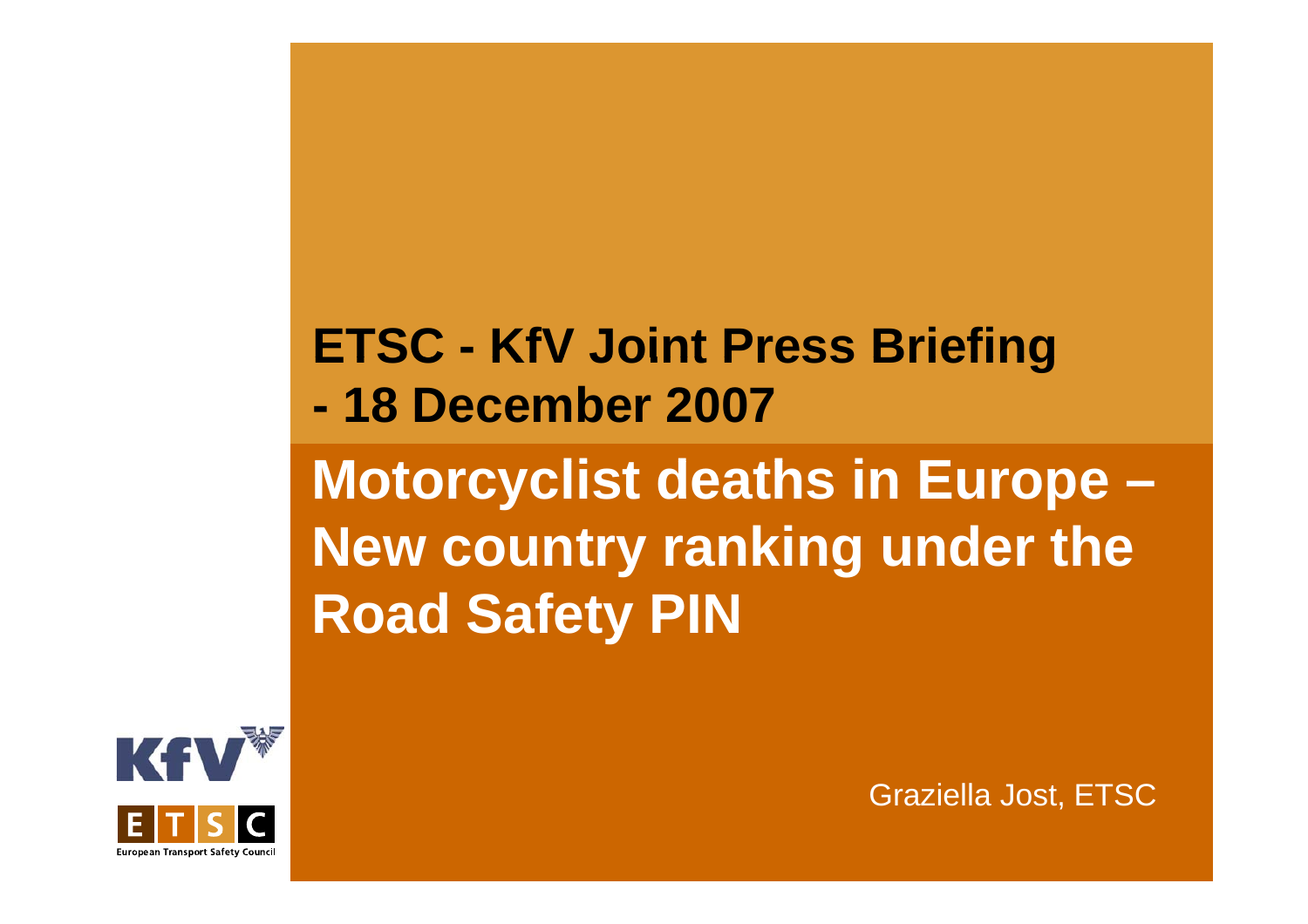# **10 minutes to…**

• Introduce you to **ETSC** and its Programme - the **Road Safety Performance Index (PIN) Index**



• Present you some of the findings of our new country ranking on **motorcycle sa fety**

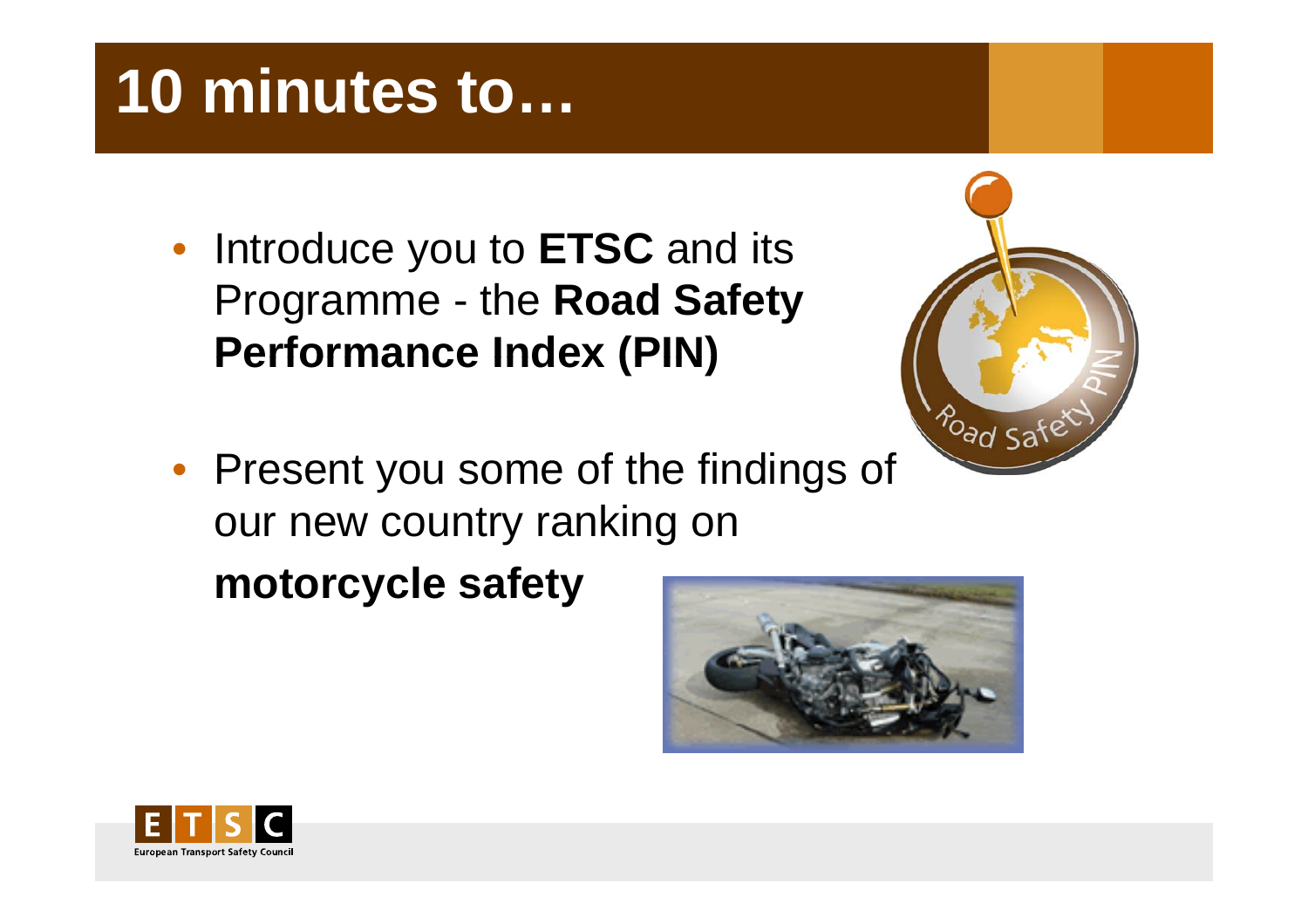## **Introduction to ETSC**



Monitoring EU

transport safety **Road Safety** policy **Performance Index ( ) PIN** - Rankin g EU countries' performances





**Preventing Drin** Driving and Speeding





Campaigning for the treatment of high risk infrastructure **R2R** –



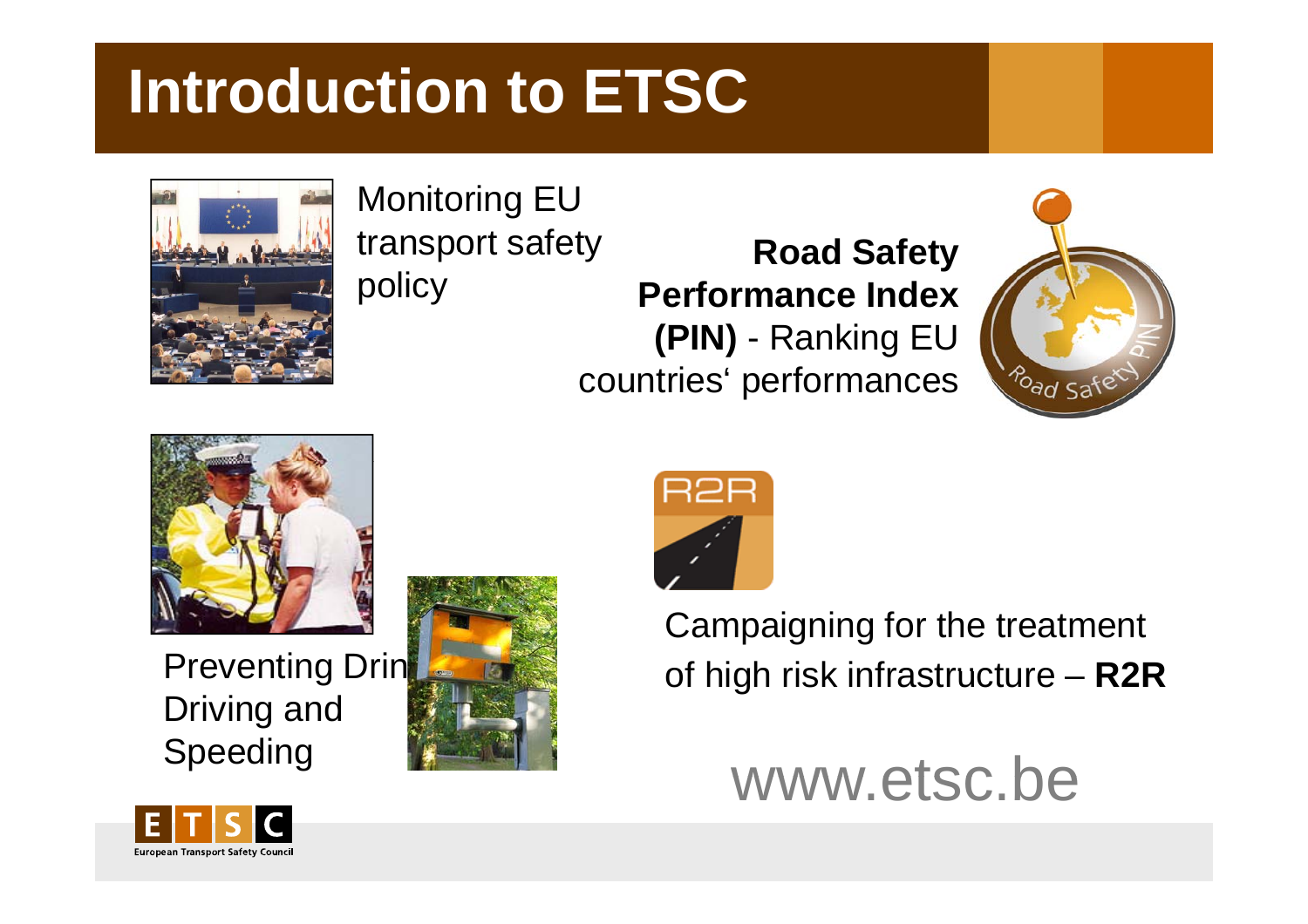## **The PIN is working through…**

- $\bullet$ • a Panel including a well-placed expert in each country
- <sup>a</sup>**Steering Group** with members from research organisations, EU institutions and PIN sponsors

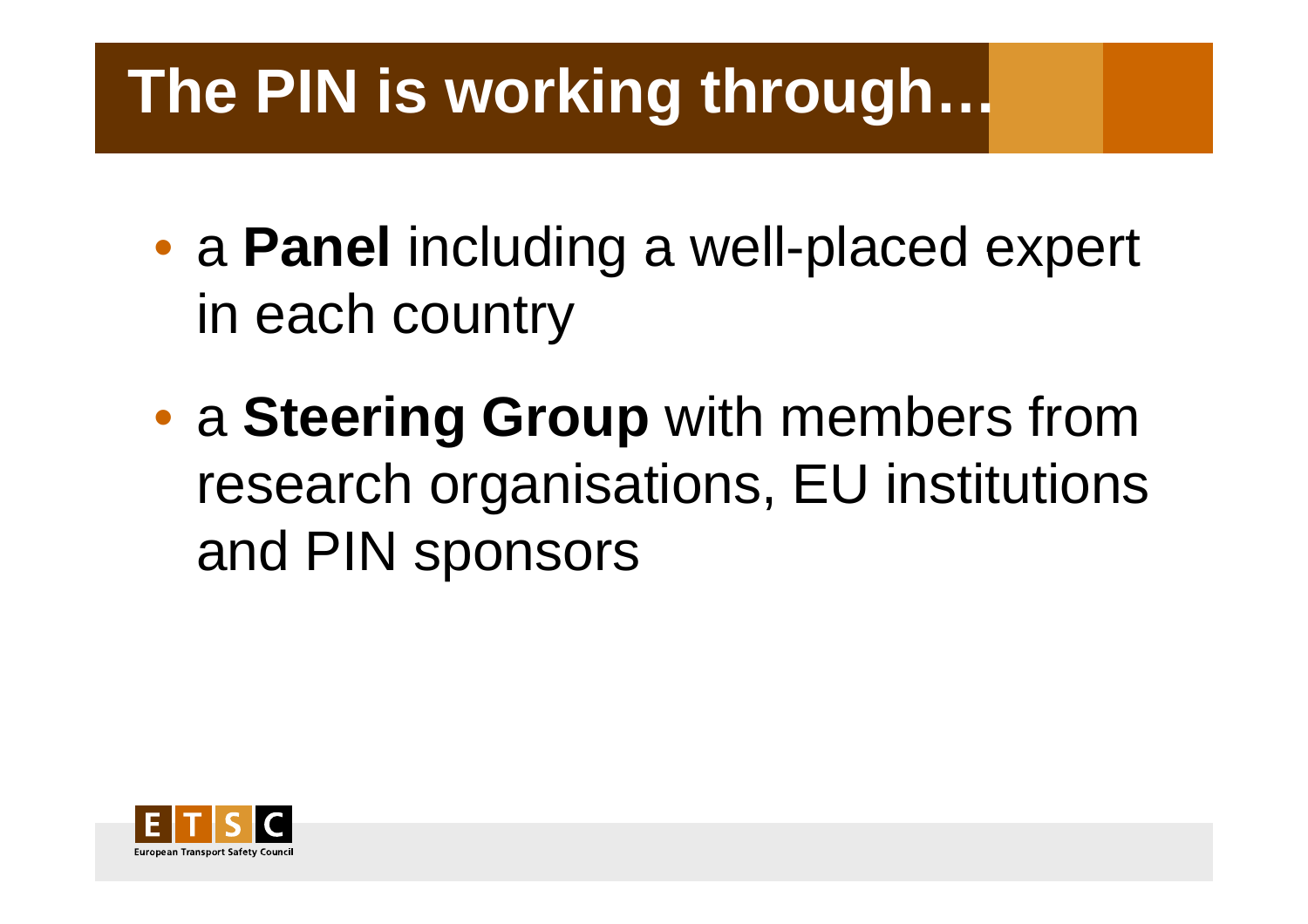## The PIN is delivering ...

- PIN Flashes quarterly country rankings in specific areas of road safety
- PIN Reports wider-ranging annual reviews of countries' road safety performance
- ... to create a higher demand for safety

# www.etsc.be/PIN

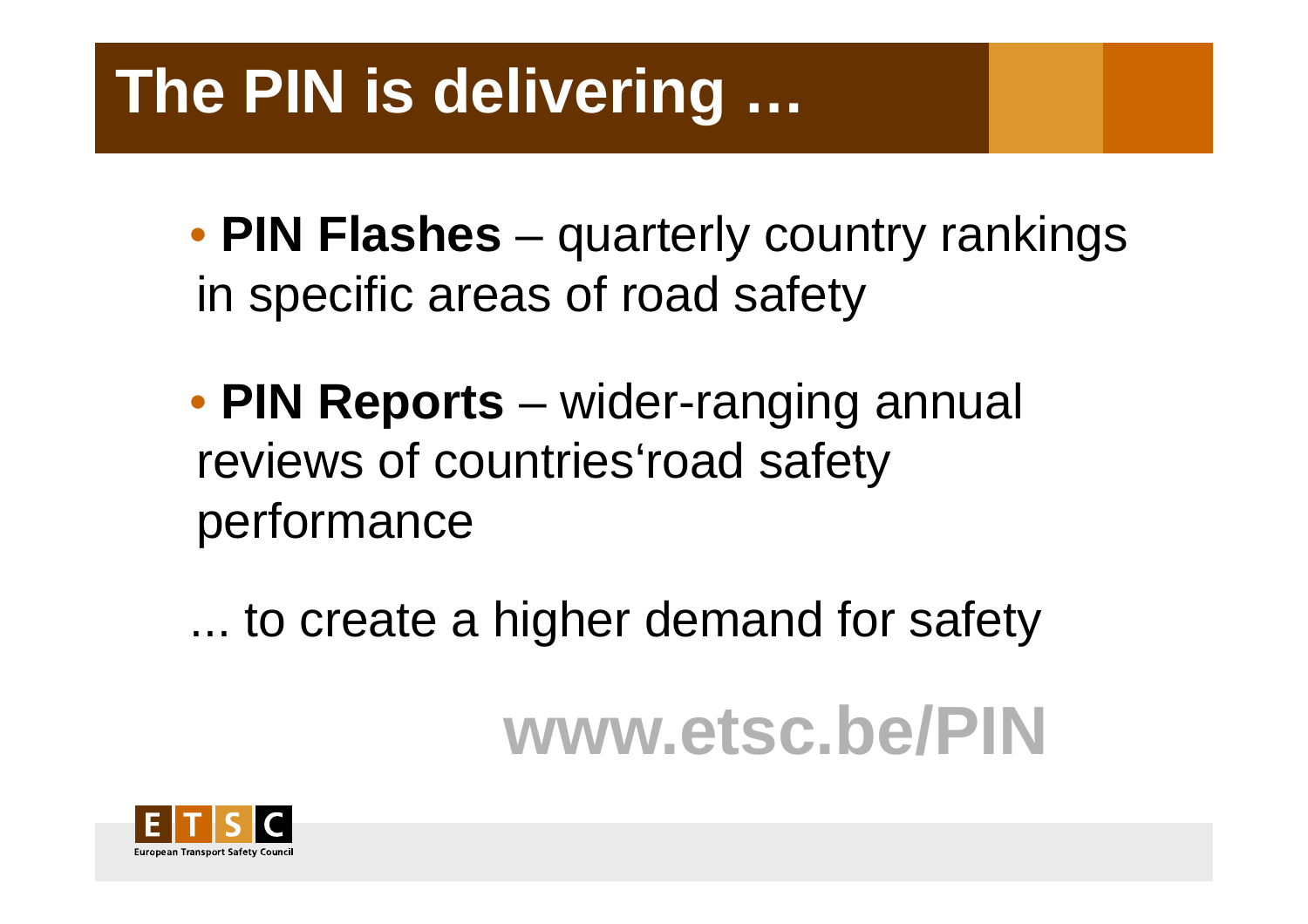### **EU ambition**

**EU target** to cut by 50% yearly road deaths between 2001 and 2010

Countries have similar **national targets**



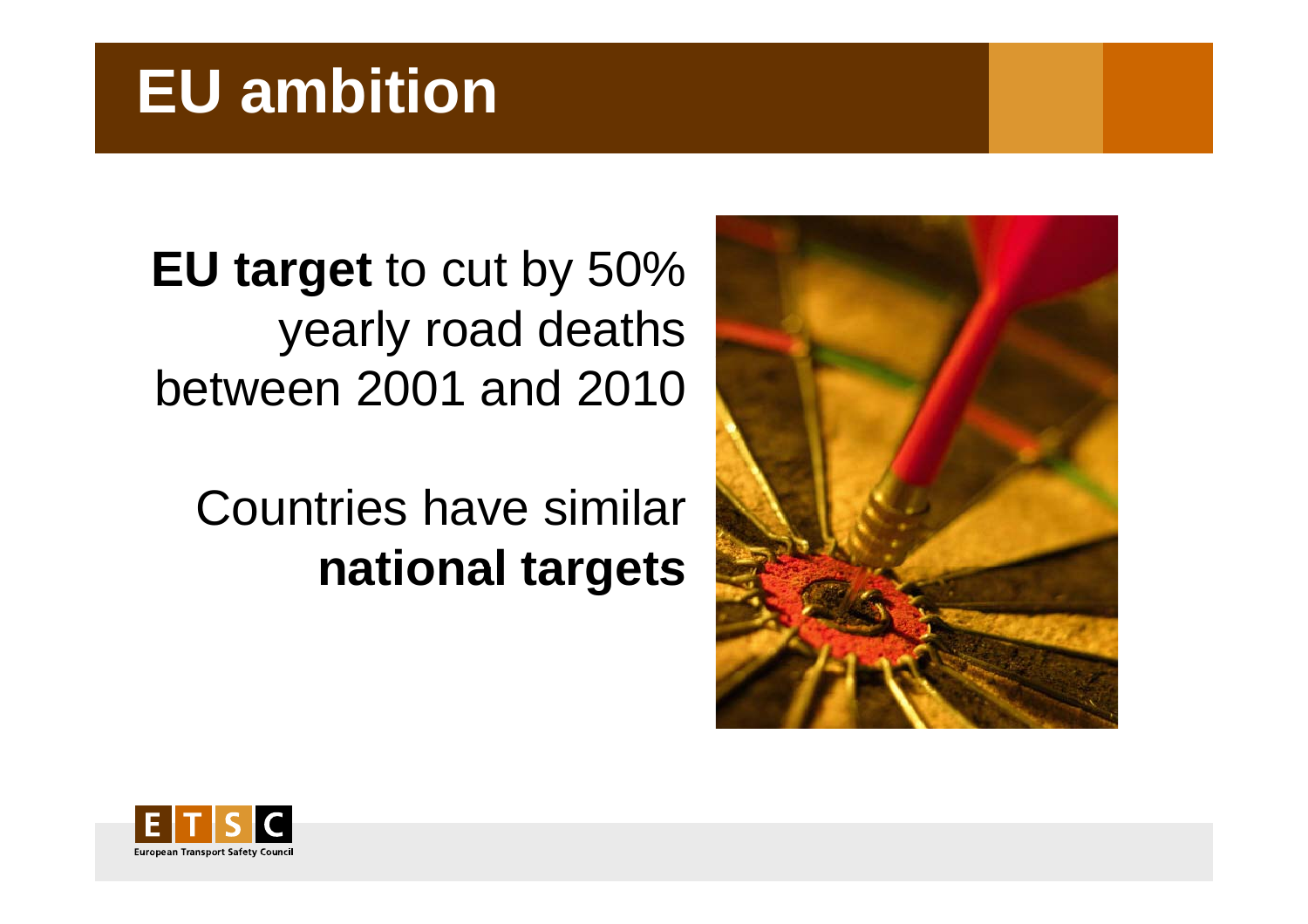#### **Reduction in road deaths 2001-2006**

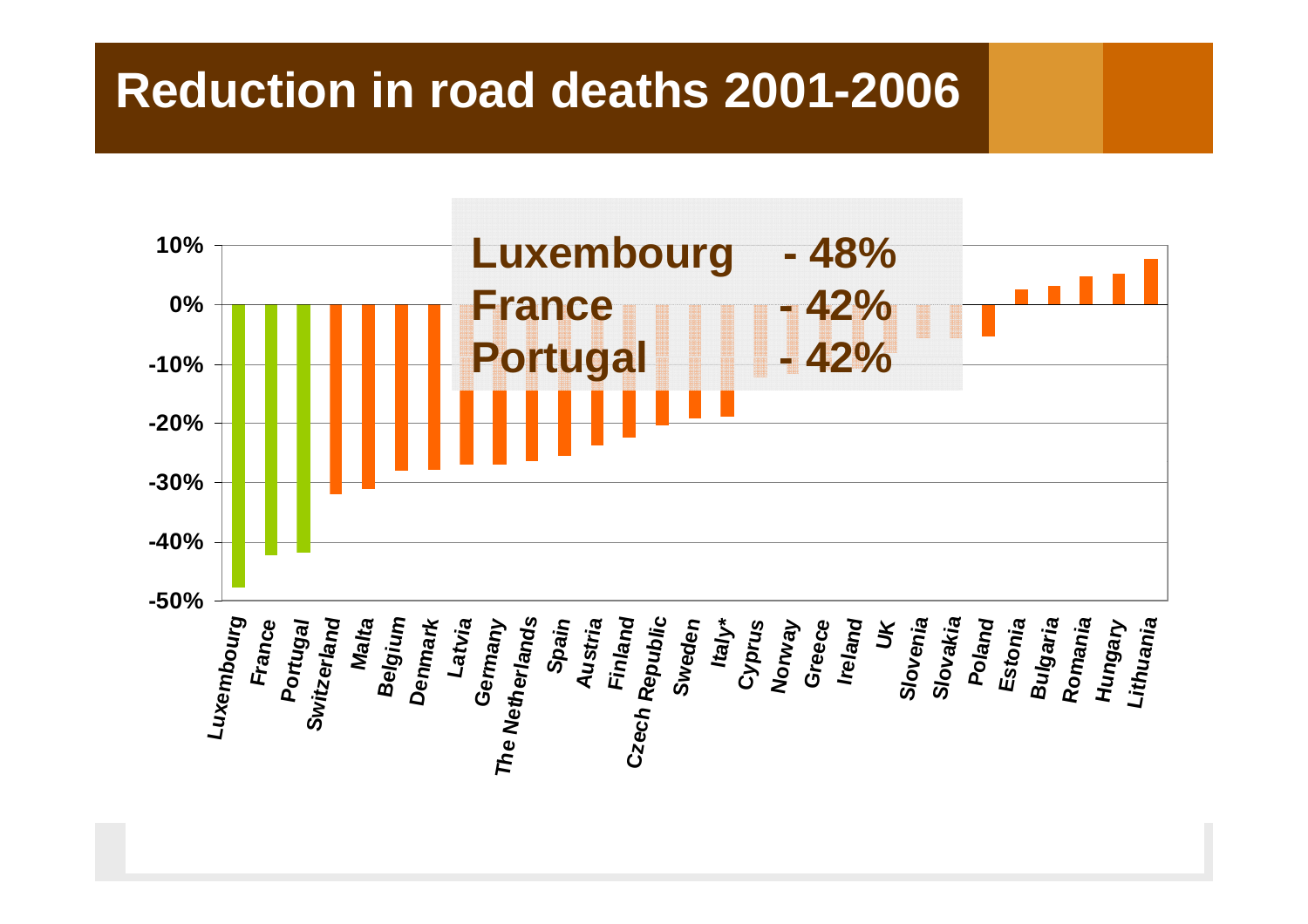# **A widening gap**



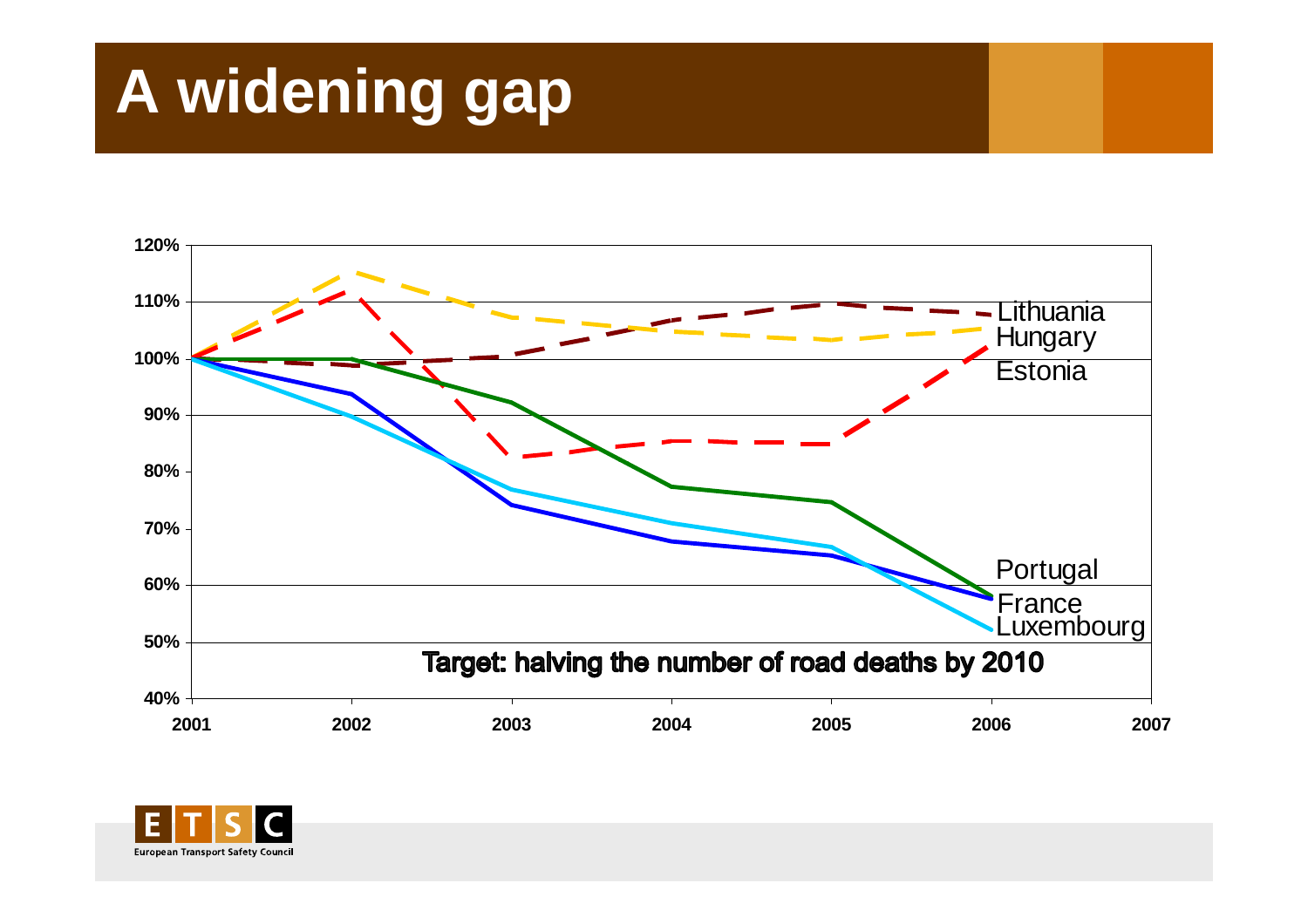### The EU needs further efforts



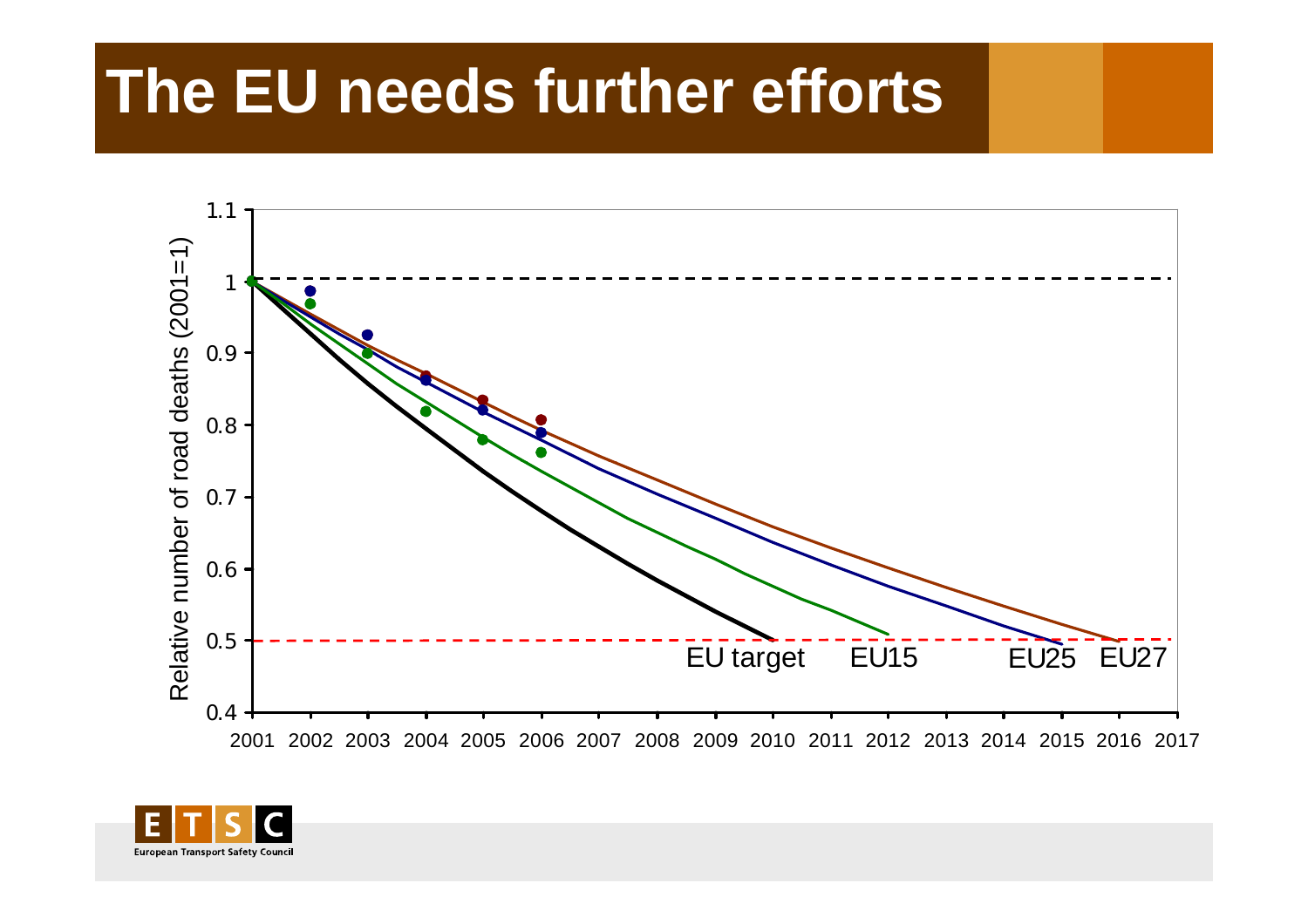### **Untapped life saving potential**

- •• In 2006 at least 6 200 motorcycle and moped riders were **killed** in road crashes in the EU 25.
- $\bullet$  Riders account for only **2%** of the total **km** driven but represent **16%** of the total number of road **deaths.**
- Most challenging road user group
- High death reduction potential



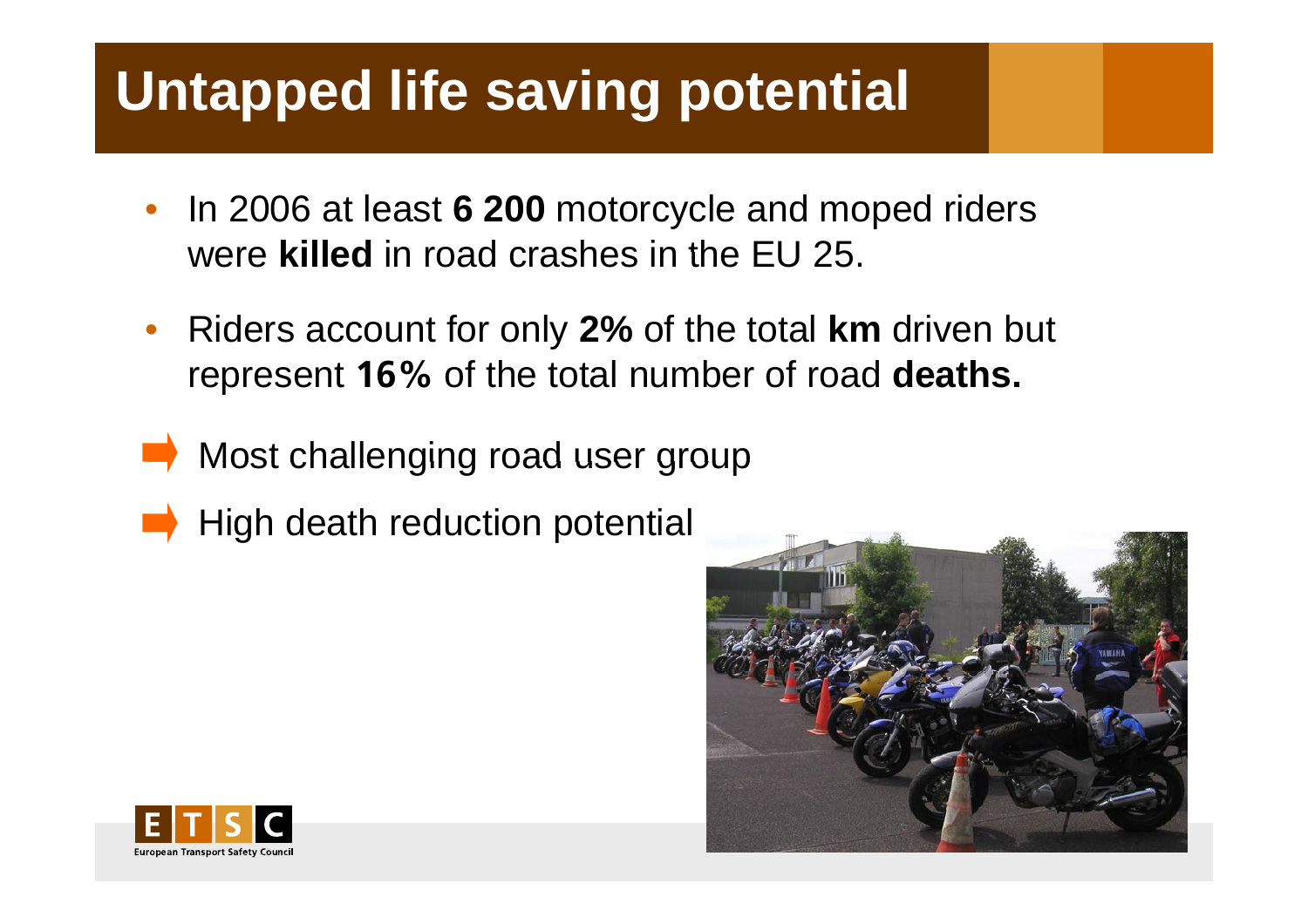### **A great disparity of risks**

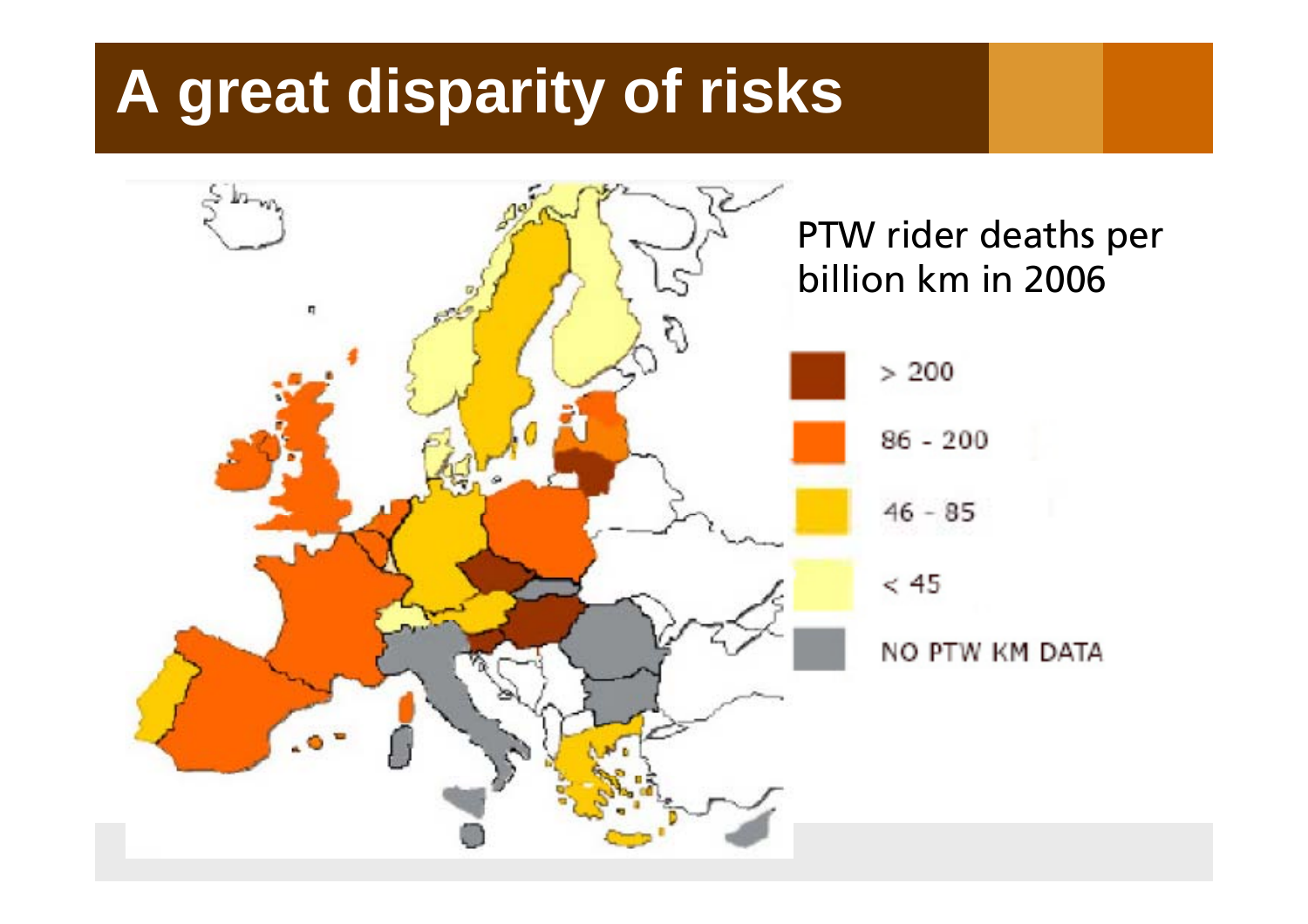### PTW rider deaths per billion km (2006)



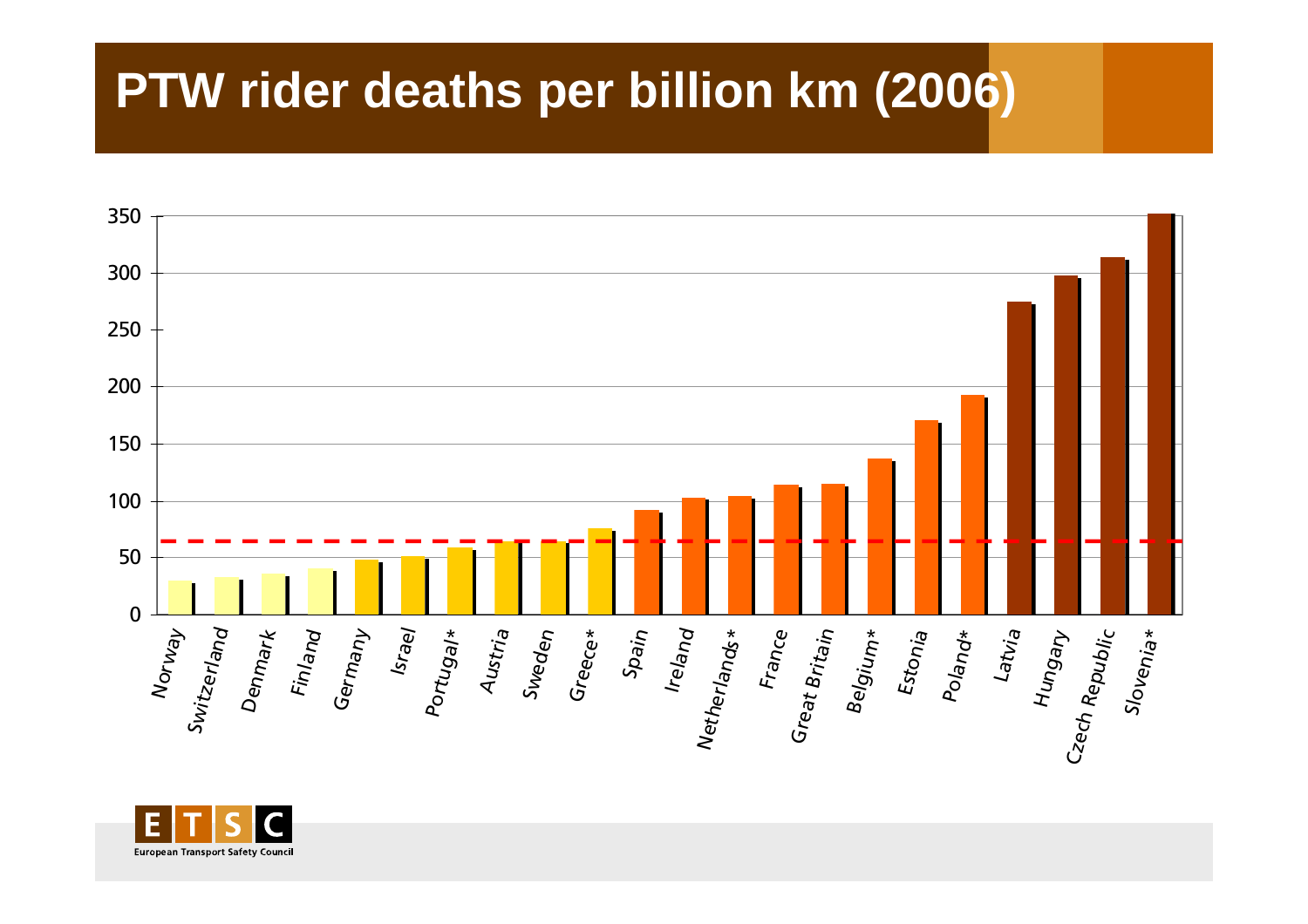### **Motorcyclists versus car drivers**

Ratio of death rate per billion km ridden by PTW riders to corresponding rate for car drivers (in 2006)

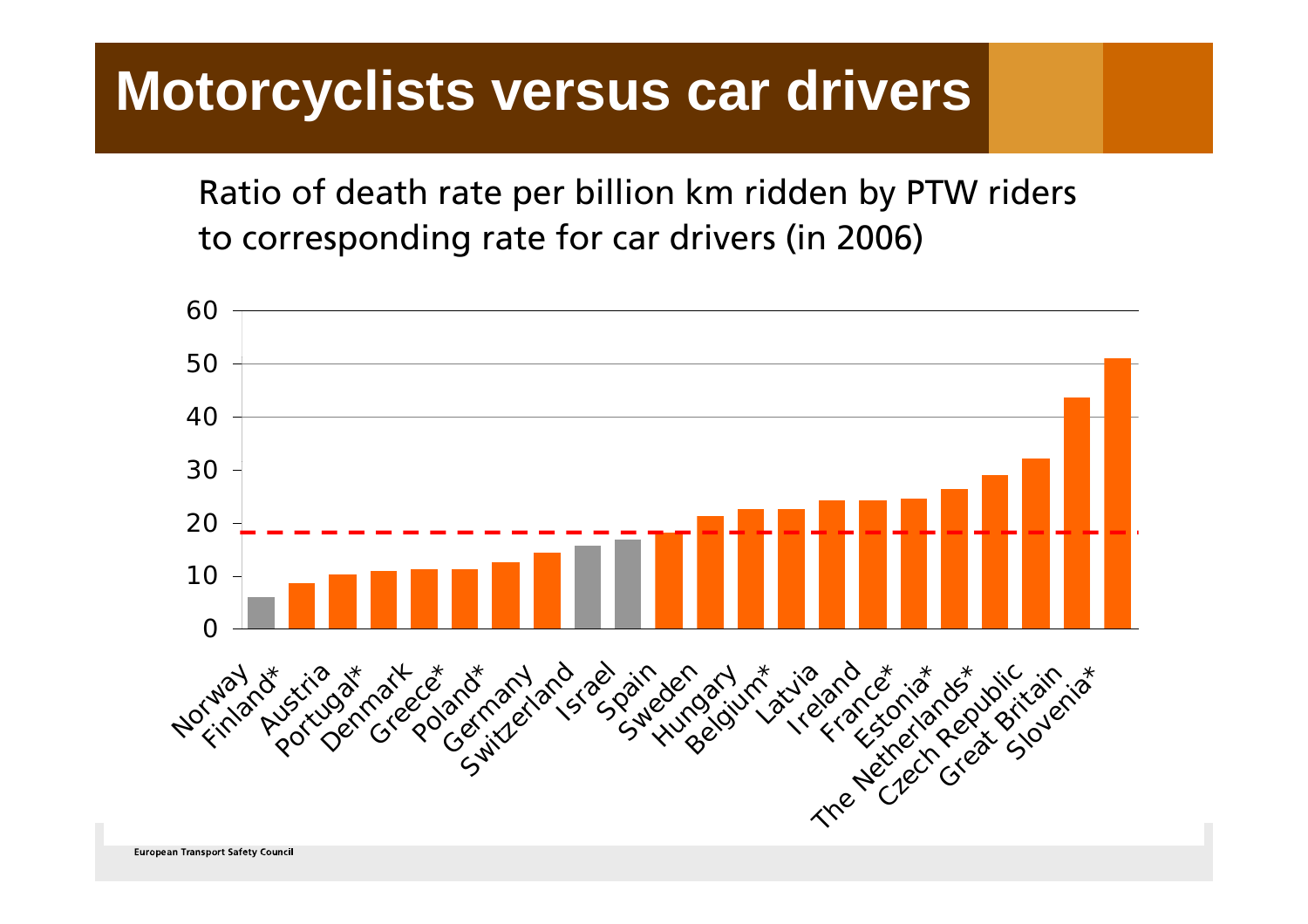### **Insufficient progress in Europe**

Average yearly % change in PTW rider deaths (over 1997-2006)

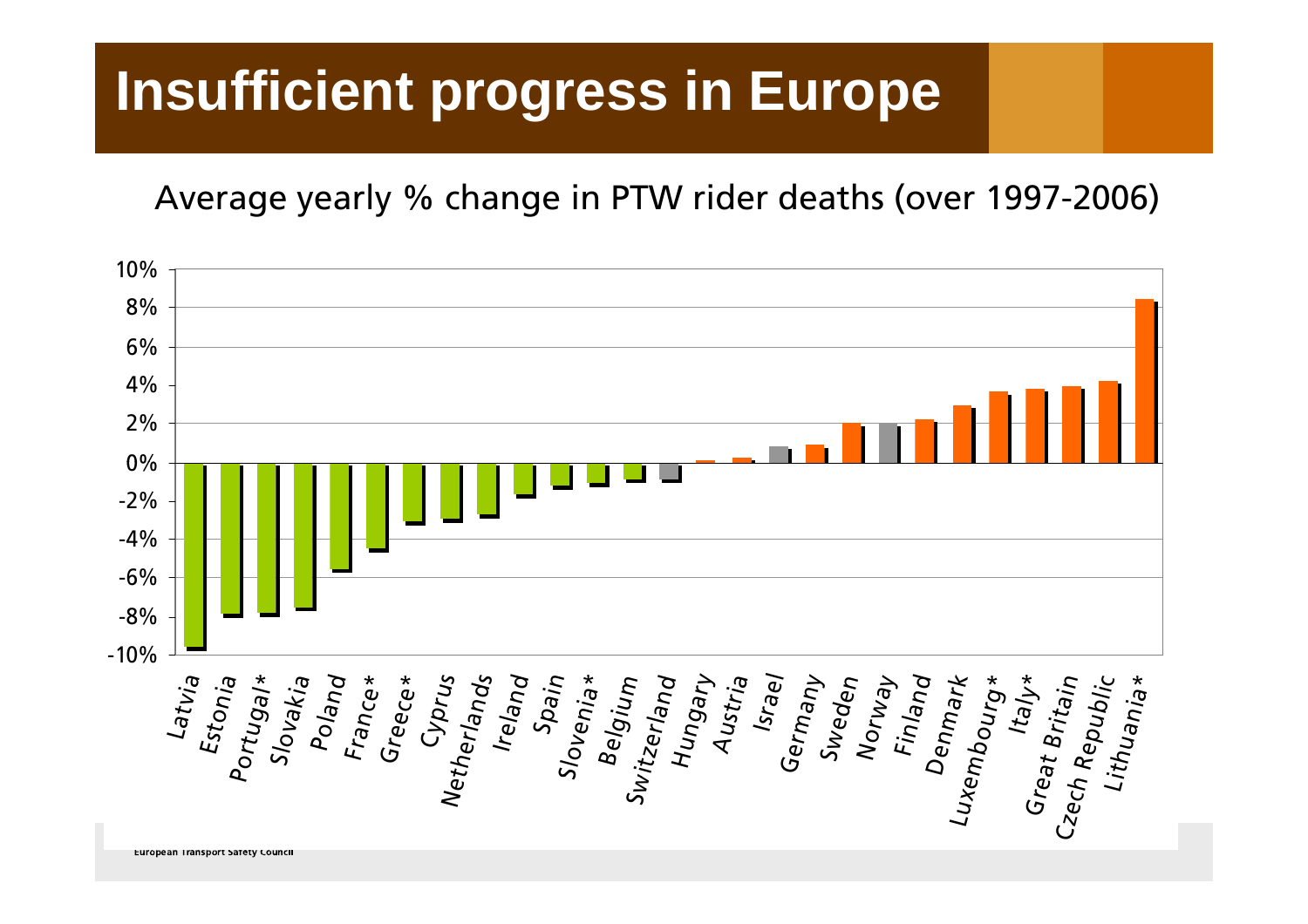### **Countries reducing PTW deaths**

Average yearly % change in PTW rider deaths (over 1997-2006)



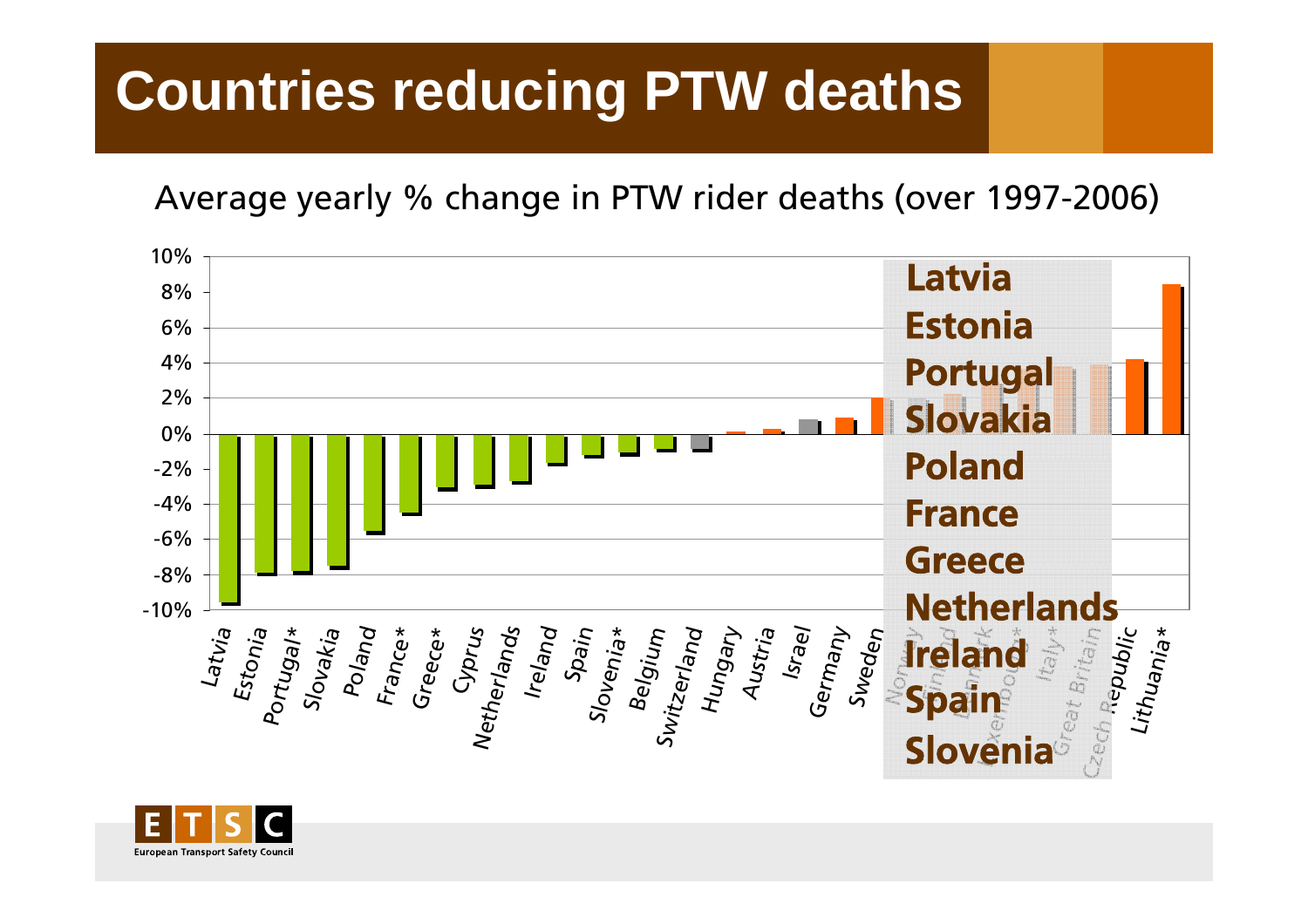### **Countries that are lagging behind**

Average yearly % change in PTW rider deaths (over 1997-2006)

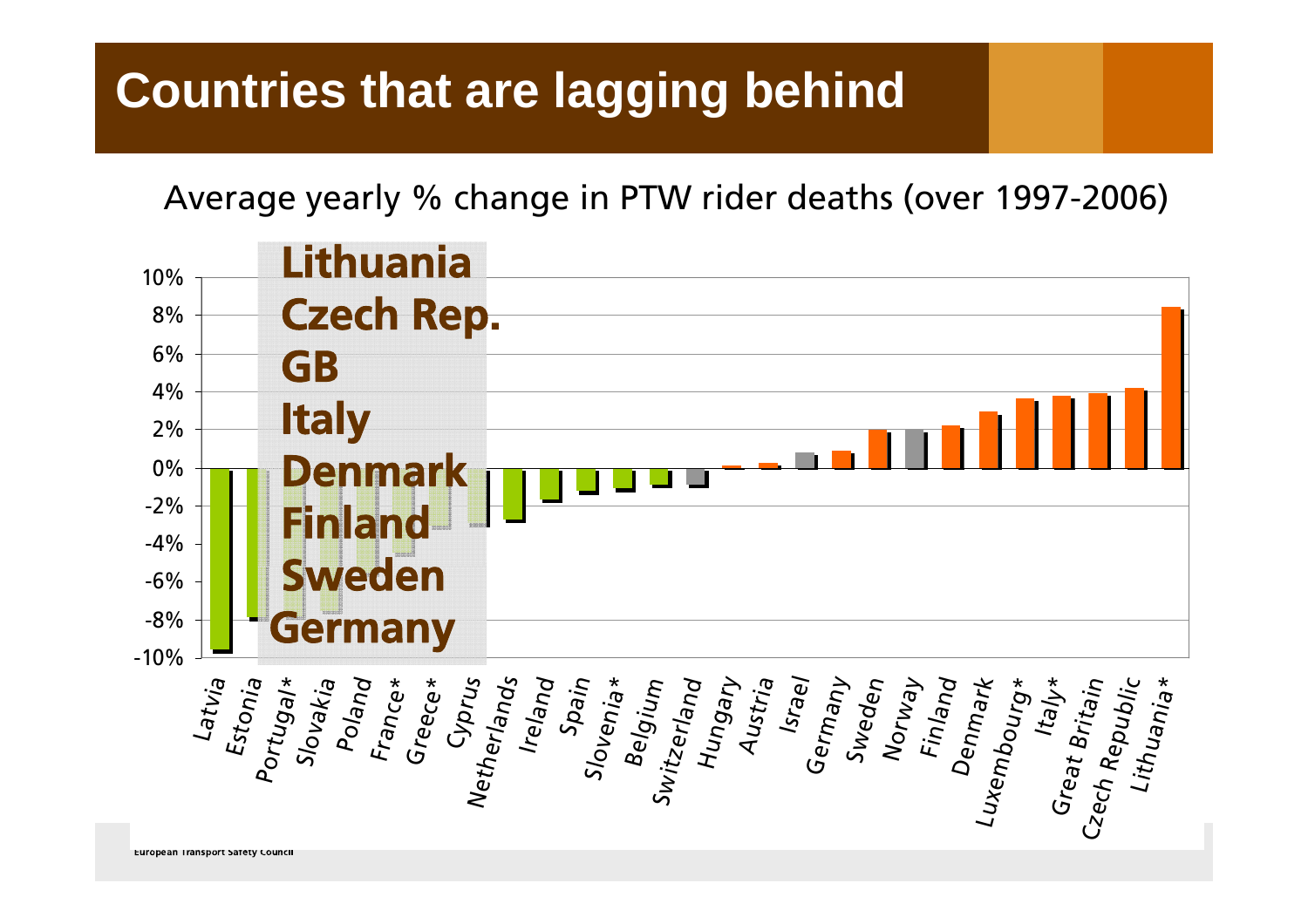# **Contribution to the EU target**

- Between 2001 and 2006, PTW rider deaths yearly decreased on average by less than **1.5%**
- At least a **7.4%** annual reduction is needed to halve road deaths between 2001 and 2010.
- If the road deaths decreased at the rate at which rider deaths are going down, the EU would reach its target only by **2045**.

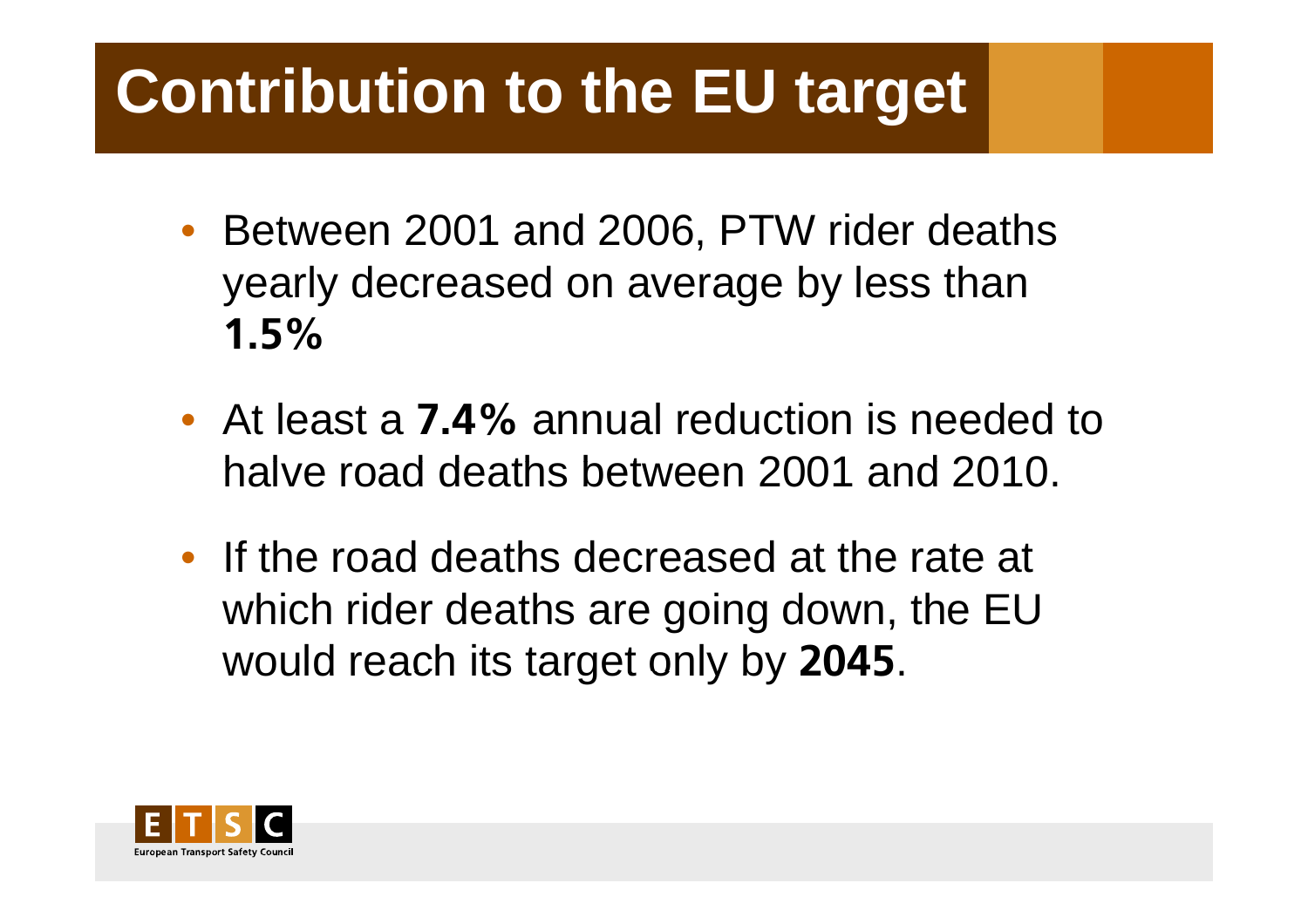# **Contribution to the EU target**



**European Transport Safety Counci**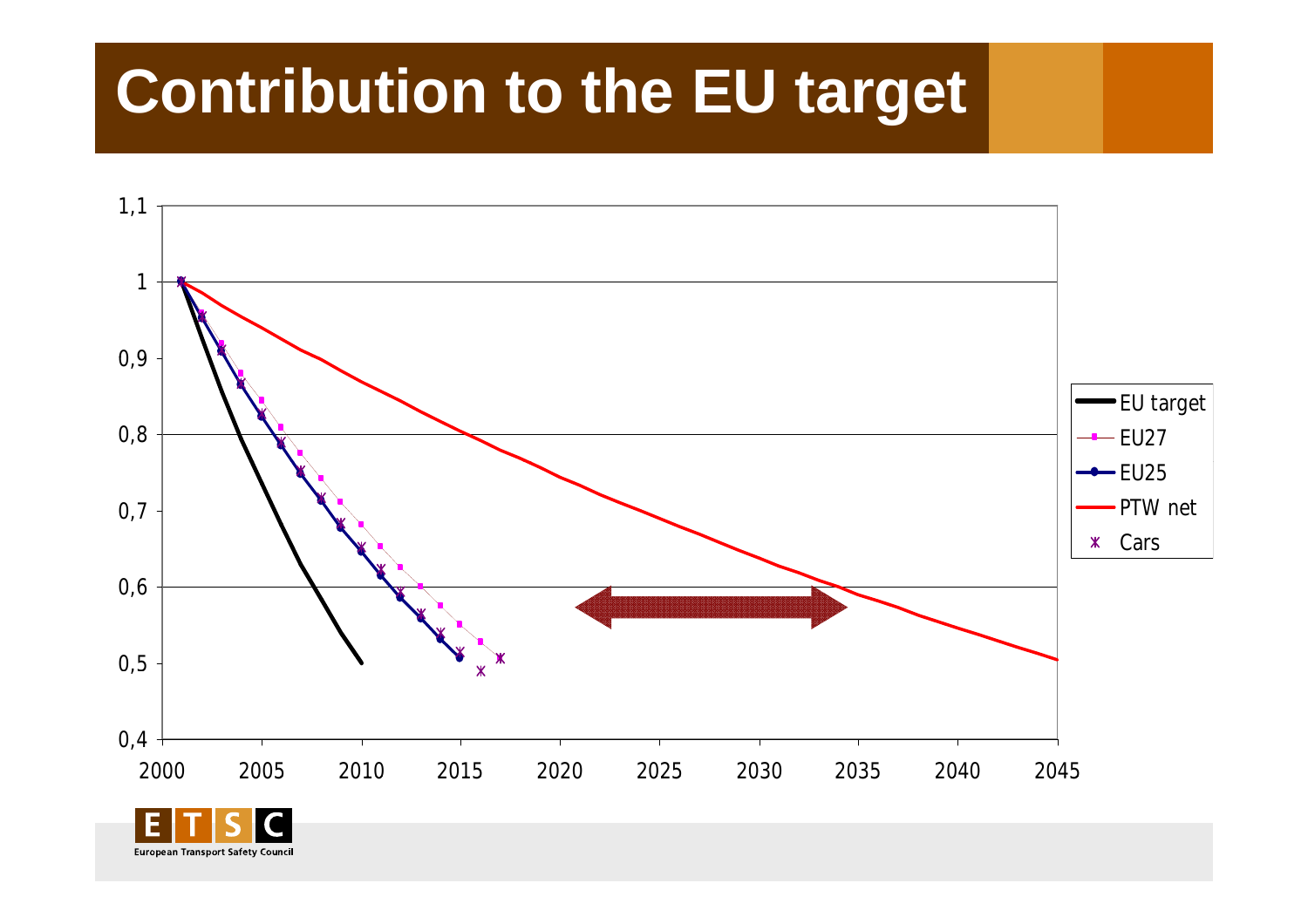### **ETSC – KfV Recommendations**

#### **To Members States:**

- Enforce the compulsory wearing of helmets
- Install speed cameras able to detect speeding riders
- Improve rider and driver training
- Address specific needs of PTW users in road desi gn and maintenance
- Implement good practices from best performing countries

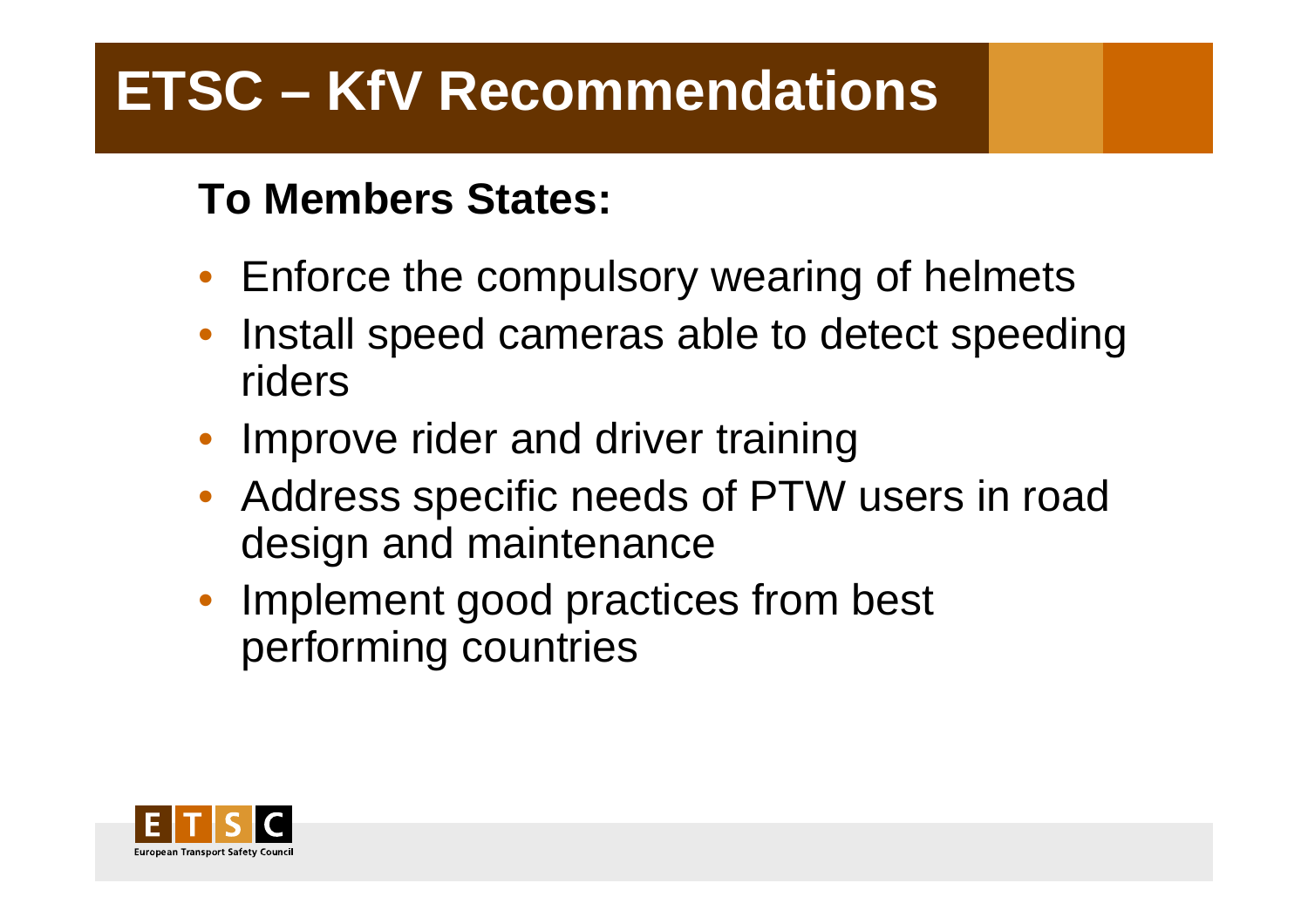### **ETSC – KfV Recommendations**

#### **To EU institutions**:

- Include PTW issues in the European research agenda
- Let motorcyclists benefit from technological innovations such as
	- eCall,
	- ABS,
	- airbags…

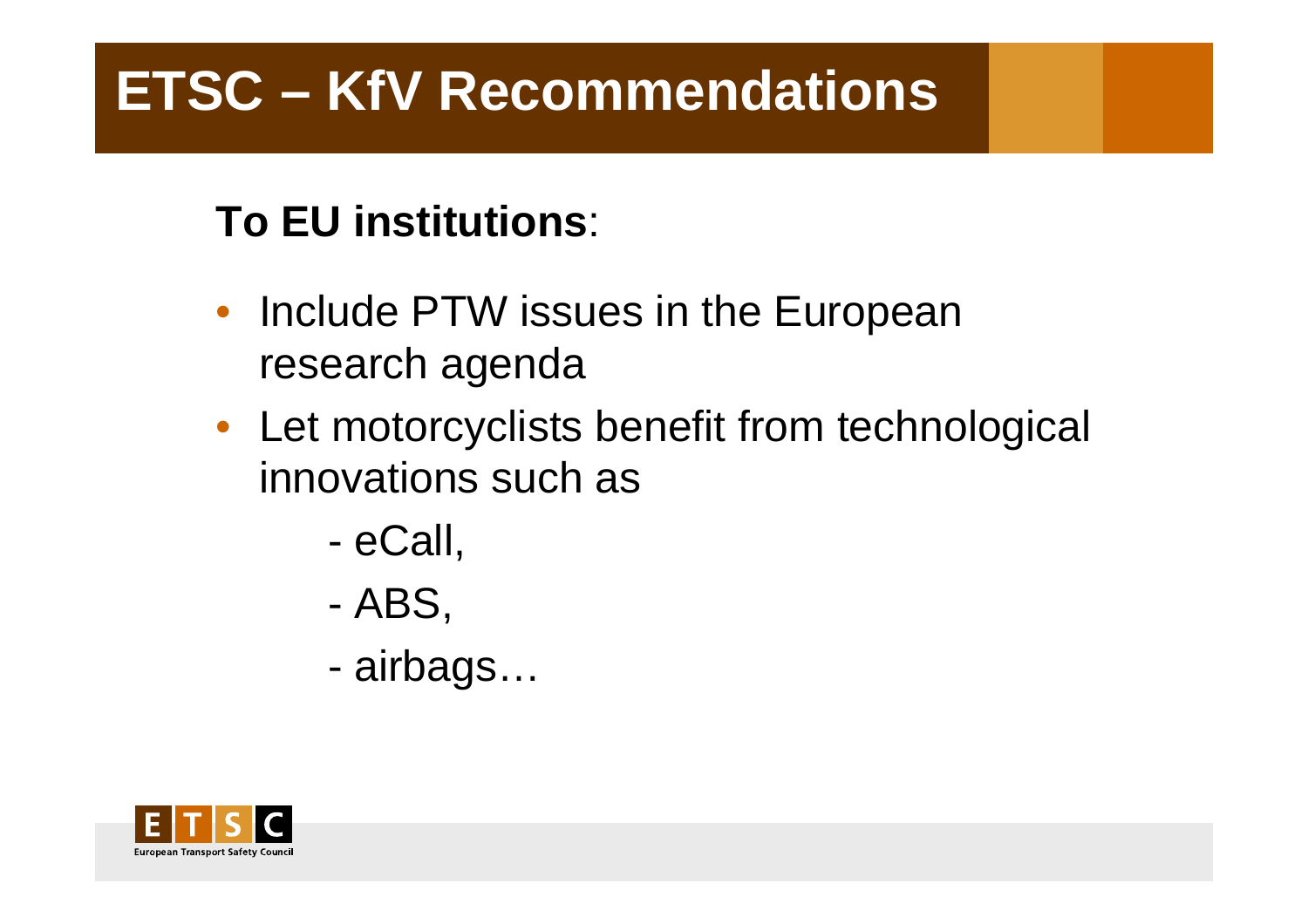# **What is coming up?**

- • *Beginning 2008* : ETSC Review "Vulnerable riders - Safety Implications of motorcycling in the European Union"
- • *March 2008* : Next PIN country ranking on the safety on motorways



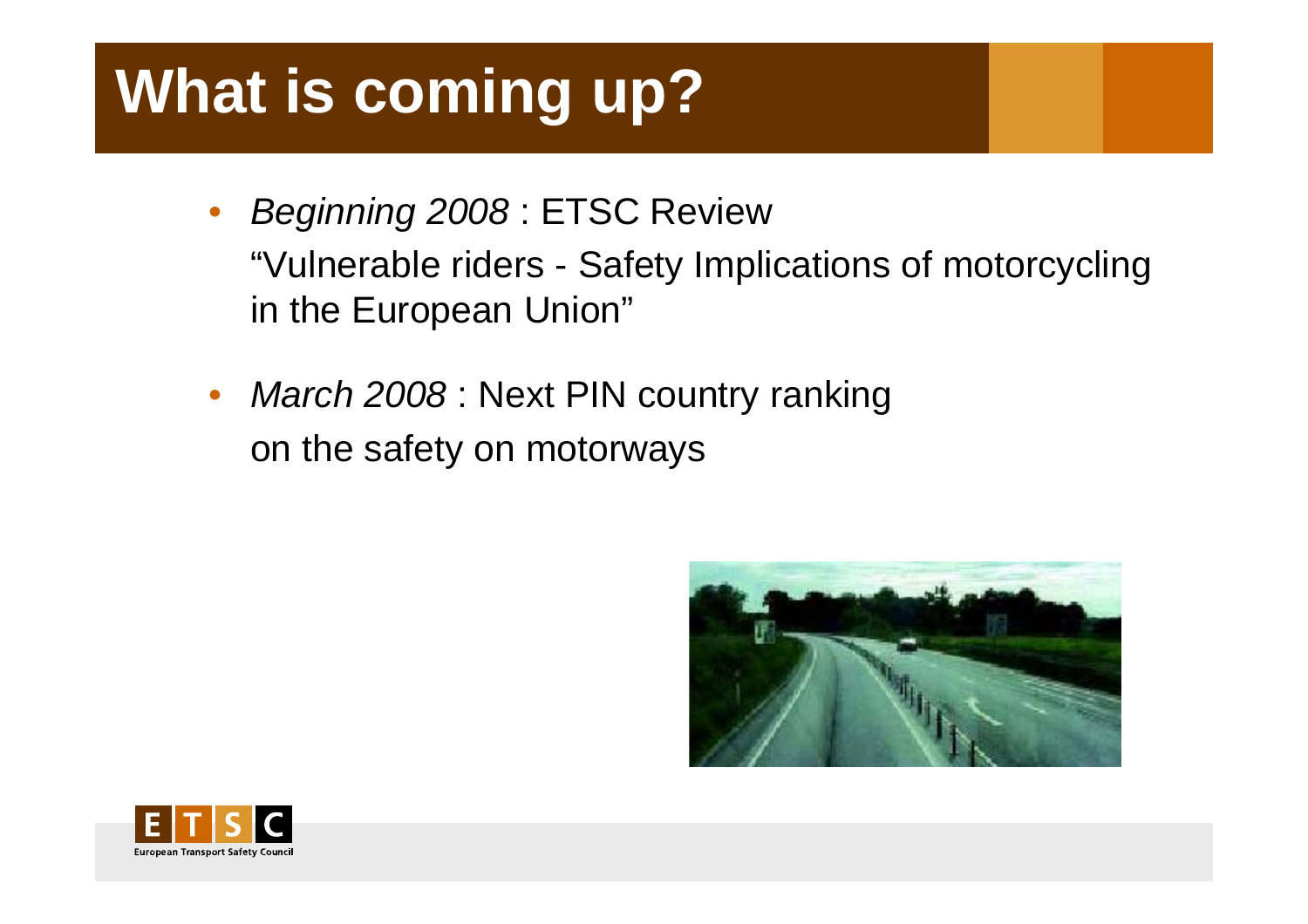### Progress in reducing the risk

Average yearly % change in PTW rider deaths per billion km (over 1997-2006)